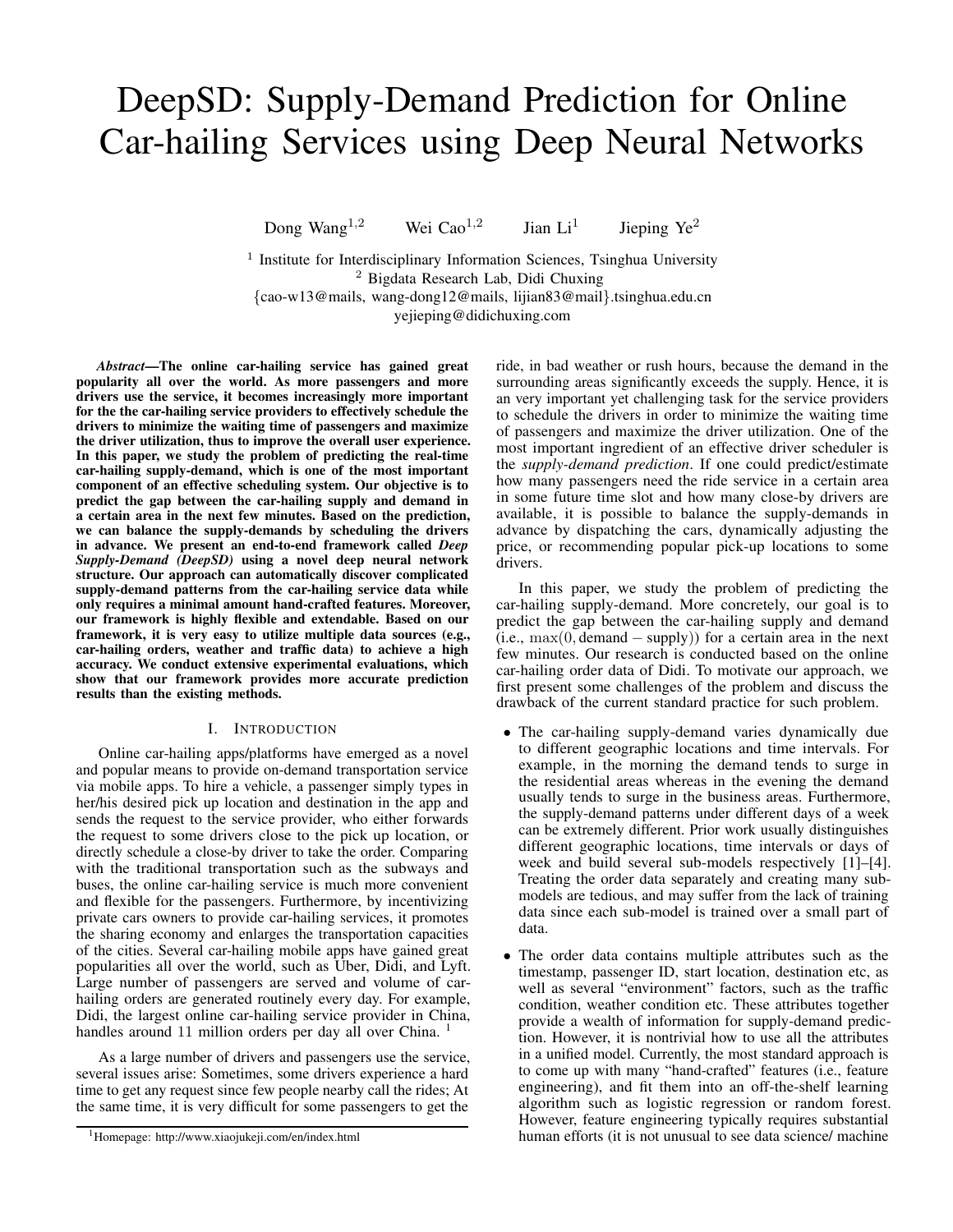

Fig. 1. Car-hailing demands under four different situations.

learning practitioners creating hundreds different features in order to achieve a competitive performance) and there is little general principle how this should be done. Some prior work only keeps a subset of attributes for training, such as the timestamp, start location and drops other attributes [2]– [6]. While this makes the training easier, discarding the attributes leads to the *information loss* and reduces the prediction accuracy.

To provide some intuitions for the readers and to illustrate the challenges, we provide an example in Fig.1.

*Example 1:* Fig. 1 shows the demand curves for two areas on March 9th (Wednesday) and March 13th (Sunday). From the figure, we can see very different patterns under different timeslots for the two areas. For the first area, few people require the car-hailing services on Wednesday. However, the demand increased sharply on Sunday. Such pattern usually occurs in the entertainment area. For the second area, we observe a heavy demand on Wednesday, especially during two peak hours around 8 o'clock and 19 o'clock (which are the commute times for most people during the weekdays). On Sunday, the demand of car-hailing services on this area reduced significantly. Moreover, the supply-demand patterns change from day to day. There are many other complicated factors that can affect the pattern, and it is impossible to list them exhaustively. Hence, simply using the average value of historic data or empirical supply-demand patterns can lead to quite inaccurate prediction results, which we show in our experiments (see Section VI).

To address the above challenges, we propose an end-toend framework for supply-demand prediction, called *Deep Supply-Demand (DeepSD)*. Our framework is based on the deep learning technique, which has successfully demonstrated its power in a number of application domains such as vision, speech and natural language processing [7]–[9]. In particular, we develop a new neural network architecture, that is tailored to our supply-demand prediction task. Our model demonstrates a high prediction accuracy, requires little hand-crafted feature, and can be easily extended to incorporate new dataset and features. A preliminary version of our model achieved the 2nd place among 1648 teams in the Didi supply-demand prediction competition.<sup>2</sup> Our technical contributions are summarized below:

• We proposed an end-to-end framework based on a deep learning approach. Our approach can automatically learn



(d) Second area on March 13th

the patterns across different spatio-temporal attributes (e.g. geographic locations, time intervals and days of week), which allows us to process all the data in a unified model, instead of separating it into the sub-models manually. Comparing with other off-the-shelf methods (e.g., gradient boosting, random forest [10]), our model requires a minimal amount feature-engineering (i.e., hand-crafted features), but produces more accurate prediction results.

- We devise a novel neural network architecture, which is inspired by the *deep residual network* (ResNet) proposed very recently by He et al. [11] for image classification. The new network structure allows one to incorporate the "environment factor" data such as the weather and traffic data very easily into our model. On the other hand, we can easily utilize the multiple attributes contained in the order data without much information loss.
- We utilize the *embedding* method [9], [12], a popular technique used in natural language processing, to map the high dimensional features into a smaller subspace. In the experiment, we show that the embedding method enhances the prediction accuracy significantly. Furthermore, with embedding, our model also automatically discovers the similarities among the supply-demand patterns of different areas and timeslots.
- We further study the *extendability* of our model. In real applications, it is very common to incorporate new extra attributes or data sources into the already trained model. Typically we have to re-train the model from the scratch. However, the residual learning component of our model can utilize these already trained parameters by a simple *fine tuning* strategy. In the experiment, we show that the fine-tuning can accelerate the convergence rate of the model significantly.
- Finally, we conduct extensive experiments on a large scale real dataset of car-hailing orders from Didi. The experimental results show that our algorithm outperforms the existing method significantly. The prediction error of our algorithm is 11.9% lower than the best existing method.

# II. FORMULATION AND OVERVIEW

We present a formal definition of our problem. We divide a city into N non-overlapping square areas  $a_1, a_2, \ldots, a_N$  and each day into 1440 timeslots (one minute for one timeslot). Then we define the car-hailing orders in Definition 1.

*Definition 1 (Car-hailing Order):* A car-hailing order o is defined as a tuple: the date when the car-hailing request was sent *o.d*, the corresponding timeslot  $o.ts \in [1, 1440]$ , the passenger

<sup>2</sup>http://research.xiaojukeji.com/competition/main.action?competitionId= DiTech2016. The preliminary model we used for the competition was almost the same as the basic version of our model described in Section IV. Our final model, described in Section V, further refines the basic model by introducing a few new ideas, and is more stable and accurate. We are currently in an effort of deploying the model and incorporate it into the scheduling system in Didi.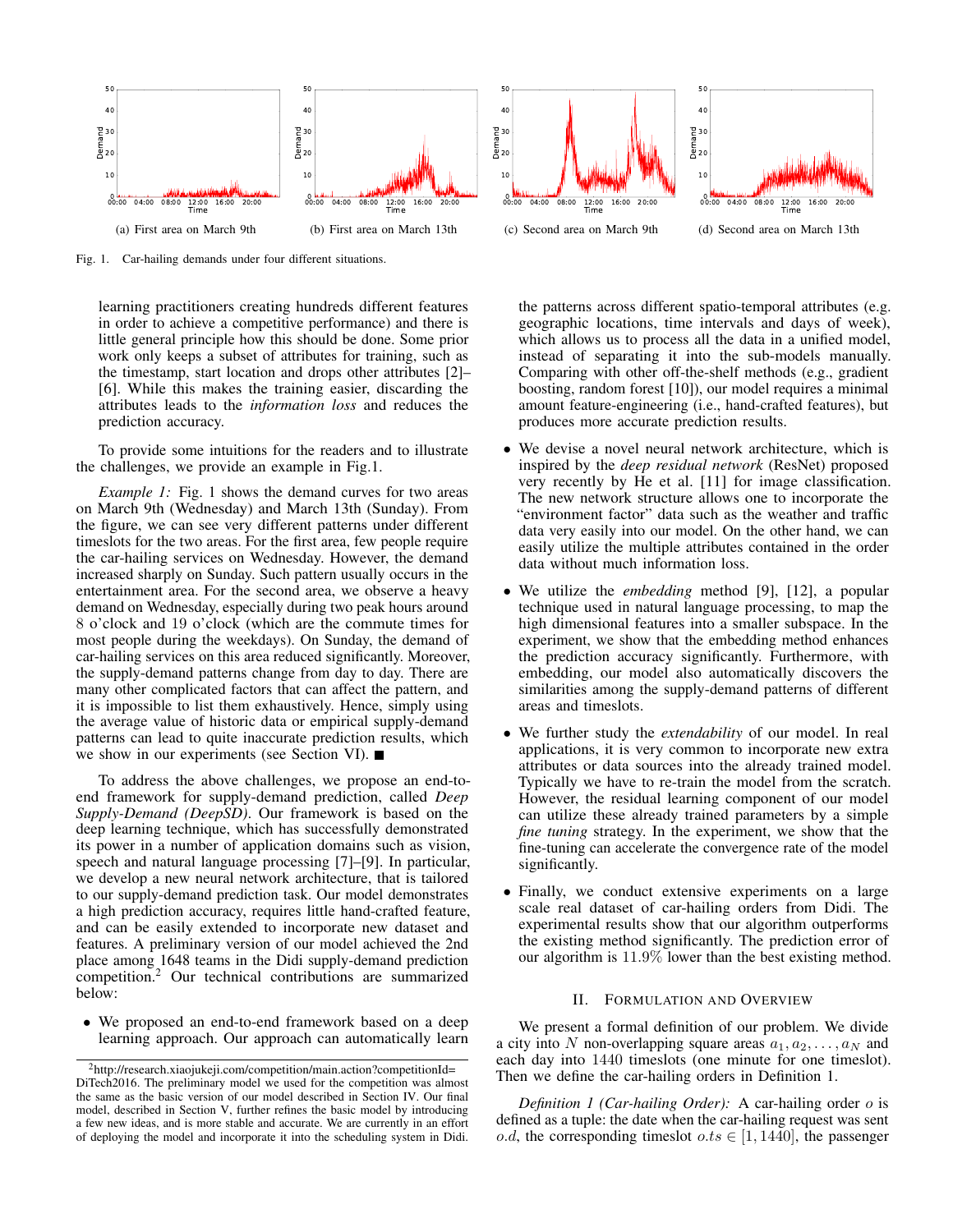ID *o.pid*, the area ID of start location  $o.\text{loc}_s \in [N]$  and the area ID of destination  $o.\text{loc}_d \in [N]$ . If the a driver answered the request, we say it is a *valid order*. Otherwise, if no driver answered the request, we say it is an *invalid order*.

*Definition 2 (Supply-demand Gap):* For the d-th day, the supply-demand gap of the time interval  $[t, t + C)$  in area a is defined as the total amount of invalid orders in this time interval. We fix the constant  $C$  to be 10 in this paper<sup>3</sup> and we denote the corresponding gap as  $\text{gap}_a^{d,t}$ .

We further collected the weather condition data and traffic condition data of different areas which we refer to as the *environment data*.

*Definition 3 (Weather Condition):* For a specific area a at timeslot  $t$  in the  $d$ -th day, the weather condition (denoted as wc) is defined as a tuple: the weather type (e.g., sunny, rainy, cloudy etc.) wc.type, the temperature wc.temp and the PM2.5 wc.pm. All areas share the same weather condition at the same timeslot.

*Definition 4 (Traffic Condition):* The traffic condition describes the congestion level of road segments in each area: from Level 1 (most congested) to Level 4 (least congested). For a specific area  $a$  at timeslot  $t$  in the  $d$ -th day, the traffic condition is defined as a quadruple: the total amount of road segments in area a under four congestion levels.

Now, we can define our problem as below.

**Problem** Suppose the current date is the  $d$ -th day and the current time slot is  $t$ . Given the past order data and the past environment data, our goal is to predict the supply-demand gap  $\text{gap}_{a}^{d,t}$  for every area a, i.e., the supply-demand gap in the next 10 minutes.

Our paper is organized as follows. We first present several preliminaries in Section III, including the embedding method and the residual network which we mentioned in the introduction part. Then, we show a basic version of our model in Section IV. The basic version adopt a simple network structure and only uses the order data in the current day. In Section V, we present an advanced version which is an extension of the basic version. The advanced version utilize more attributes in the order data and it further incorporates the *historical order data* to enhance the prediction accuracy. In Section VI we conduct extensive experiment evaluations. Finally, we briefly review some related work in Section VII and conclude our paper in Section VIII.

# III. PRELIMINARY

#### *A. Embedding Method*

Embedding method is a feature learning technique which is widely used in Deep Learning, especially in natural language processing (NLP) tasks [9], [12], [13]. It is a parameterized function which maps the categorical values to the real numbers.

Specifically, neural networks treat every input as a real value. A simple way to transform a categorical value to real numbers is *one-hot representation*. For example, suppose the value of a categorical feature is 3 and the corresponding vocabulary size (highest possible value) is 5. Then, its one-hot representation is  $(0, 0, 1, 0, 0)$ . However, using such representation can be

computationally expensive when the vocabulary size is huge. Moreover, such representation does not capture the similarity between different categories.

The embedding method overcomes such issues by mapping each categorical value into a low-dimensional space (relative to the vocabulary size). For example, the categorical value with one-hot representation equal to  $(0, 0, 1, 0, 0)$  can be represented as the form of  $(0.2, 1.4, 0.5)$ . Formally, for each categorical feature, we build an embedding layer with parameter matrix  $W \in R^{I \times O}$ . Here I is the vocabulary size of input categorical value and  $O$  is the dimension of the output space (which we refer to as the embedding space). For a specific categorical value  $i \in [I]$ , we use onehot $(i) \in R^{1 \times I}$  to denote its onehot representation. Then, its embedded vector embed $(i) \in$  $R^{1\times O}$  is equal to onehot(i) multiply the matrix W, i.e., the *i*-th row of matrix W. We usually have that  $0 \ll I$ . Thus, even the vocabulary size is very large, we can still handle these categorical values efficiently. Furthermore, an important property of embedding method is that the categorical values with similar semantic meaning are usually very close in the embedding space. For example in our problem, we find that if two different areas share similar supply-demand patterns, then their area IDs are close in the embedding space. See Section VI for the details. We stress that the parameter matrix  $W$  in the embedding layer is optimized with other parameters in the network. We do not train the Embedding Layers separately.

Many non-trivial tasks have greatly benefited from very deep neural networks, which reveals that network depth is of crucial importance [14]–[16]. However, an obstacle to train a very deep model is the gradient *vanishing/exploding* problem, i.e., the gradient vanishes or explodes after passing through several layers during the backpropagation [17], [18]. To overcome such issue in deep neural networks, He et al. [11] proposed a new network architecture called the residual network (ResNet), which allows one to train very deep convolutional neural networks successfully.

The residual learning adds the *shortcut connections* (dashed line in Fig. ??) and *direct connections* (solid line in Fig. ??) between different layers. Thus, the input vector can be directly passed to the following layers though the shortcut connections. For example, in Fig. ??, we use x to denote the input vector and  $H(x)$  to denote the desired mapping after two stacked layers. In the residual network, instead of learning the mapping function  $\mathcal{H}(\mathbf{x})$  directly, we learn the residual mapping  $\mathcal{F}(\mathbf{x}) = \mathcal{H}(\mathbf{x}) - \mathbf{x}$ and broadcast  $\mathcal{F}(\mathbf{x}) + \mathbf{x}$  to the following layers. It has been shown that optimizing the residual mapping is much easier than optimizing the original mapping [11], which is the key to the success of deep residual network.

# IV. BASIC VERSION

We first present the basic version of our model in this section. In Section V, we extend the basic version with a few new ideas, and present the advanced version of our model. The basic model consists of three parts. Each part consists of one or more blocks (recall that the block is the base unit of our model). In Section IV-A, we first process the "identity features" (area ID, timeslot, day of week) in the identity part. Next in Section IV-B, we describe the order part which processes the order data. The order part is the most important part of our model. In Section IV-C, we present the environment part. The environment part processes the weather data and traffic data.

 $3$ The constant 10 (minutes) is due to the business requirement. It can be replaced by any other constant.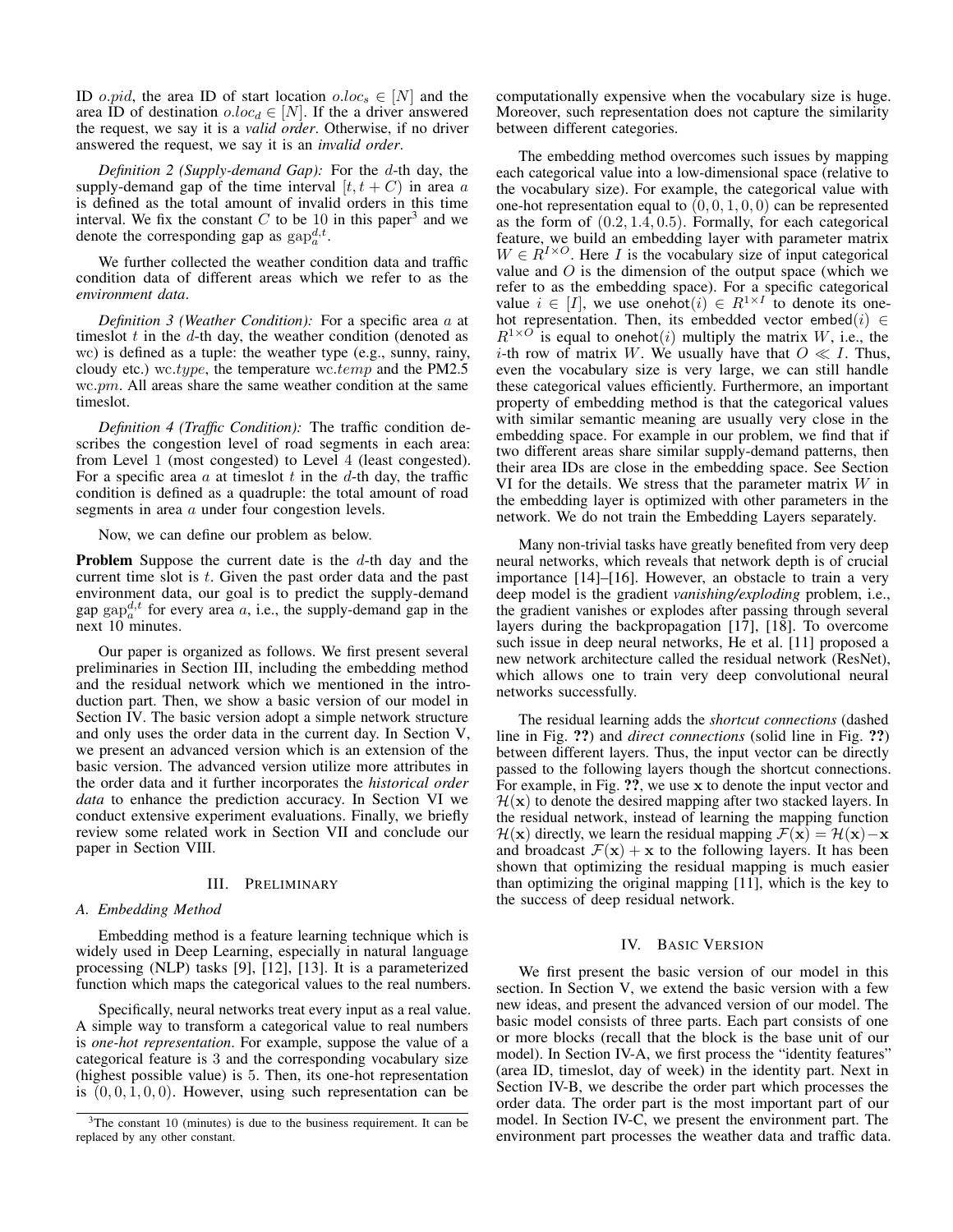

Fig. 2. Structure of basic DeepSD

Finally, in Section IV-D, we illustrate how we connect different blocks. The structure of our basic model is shown in Fig. 2.

#### *A. Identity Part*

The identity part consists of one block called the identity block. We call the features which identify the data item we want to predict as the "identity features". The identity features include the ID of area AreaID, the timeslot TimeID and the day of week (Monday, Tuesday, ..., Sunday) WeekID. For example, if we want to predict the supply-demand gap of area a in the time interval  $[t, t + 10)$  in the d-th day and that day is Monday, then we have that  $AreaID = a$ ,  $TimeID = t$  and  $\text{WeakID} = 0.$ 

Note that the features in the identity block are categorical. As we mentioned in Section III, we can either using the onehot representation or embedding representation to transform the categorical values to real numbers. In our problem, since the vocabularies of AreaID and TimeID are very large, the one-hot representation leads to a high cost. Moreover, the one-hot representation treats the different areas or timeslots independently. However, we find that different areas at different time can share similar supply-demand patterns, especially when they are spatio-temporally close. For example, the demands of car-hailing are usually very heavy for all the areas around the business center at 19:00. Clustering these similar data items helps enhance the prediction accuracy. In our model, we use the embedding method to reduce the feature dimensions and discover the similarities among different areas and timeslots.

Formally, the structure of the identity part is shown in Fig. 3. We use three Embedding Layers to embed AreaID, TimeID and WeekID respectively. We then concatenate the outputs of three Embedding Layers by a *Concatenate Layer*. The Concatenate Layer takes a list of vectors as the input and simply outputs the concatenation of the vectors. We use the output of the Concatenate Layer as the output of the identity block, denoted as  $X_{id}$ . Furthermore, we stress that prior work [1], [3], [19] also clusters the similar data items to enhance the prediction accuracy. However, they treat the clustering stage as a separate sub-task and they need to manually design the distance measure, which is a non-trivial task. Our model is end-to-end and we can optimize the embedding parameters together with other parameters in the neural network. Hence



Fig. 3. Identity Block

we do not need to design any distance measure separately. The parameters are optimized through backpropagation towards minimizing the final prediction loss.

## *B. Order Part*

The order part in the basic version consists only one block called the supply-demand block. The supply-demand block can be regarded as a three layer perception, which processes the order data. For a specific area a, to predict the supply-demand gap  $\text{gap}_{a}^{d,t}$  of the time interval  $[t, t+10]$  in the d-th day, we consider the order set with timestamp in  $[t - L, t)$  of the d-th day, which we denote as  $S^{d,t}$ . Here  $\overline{L}$  is the window size which is specified as 20 minutes in the experiment section (Section VI). We then aggregate  $S^{d,t}$  into a *real-time supply-demand vector*.

*Definition 5 (Real-time supply-demand vector):* For a specific area  $a$ , we define the real-time supply-demand vector in the d-th day at timeslot t as  $V_{sd}^{d,t}$ .  $V_{sd}^{d,t}$  is a 2L-dimensional vector, which consists of two parts. We denote the first  $L$ dimensions of  $V_{sd}^{d,t}$  as  $V_{Asd}^{d,t}$ . The  $\ell$ -th dimension of  $V_{Asd}^{d,t}$  is defined as:

$$
V_{A\,sd}^{d,t}(\ell) = |\{o \mid o \text{ is valid} \land o \in S^{d,t} \land o.ts = t - \ell\}|
$$

In another word,  $V_{A_{sd}}^{d,t}(\ell)$  describes the amount of valid orders at  $t - \ell$  in the current day. Similarly, we define the remaining part as  $V_{B_{sd}}^{d,t}$  which corresponds to the invalid orders in the previous  $L$  minutes.

We use  $V_{sd}^{d,t}$  as the *Input Layer* of the supply-demand block. We then pass  $V_{sd}^{d,t}$  through two *Fully-Connected* (abbr. FC) layers. A Fully-Connected Layer with input  $x$  is defined as

$$
FC_{sz}(\mathbf{x}) = f(\mathbf{x} \cdot W + \mathbf{b})
$$

where sz is the corresponding output size,  $W$ ,  $\mathbf{b}$  are the parameters and  $f$  is the activation function which we specify in Section VI. We use  $FC_{64}$  as the first Fully-Connected Layer and the  $FC_{32}$  as the second Fully-Connected Layer. The output of the supply-demand block is the output of  $FC_{32}$ , denoted as  $X_{sd}$ . See Fig 4 for illustration.

#### *C. Environment Part*

In the environment part, we incorporate the information from the weather data through adding the weather block to the network and the traffic data through the traffic block.

For the weather condition, we first create a *weather condition vector*  $V_{wc}^{d,t}$ . We show the structure of the weather block in Fig. 5. The vector  $V_{wc}^{d,t}$  consists of L parts. For a specific  $\ell \in [L]$ , we have the weather condition wc at timeslot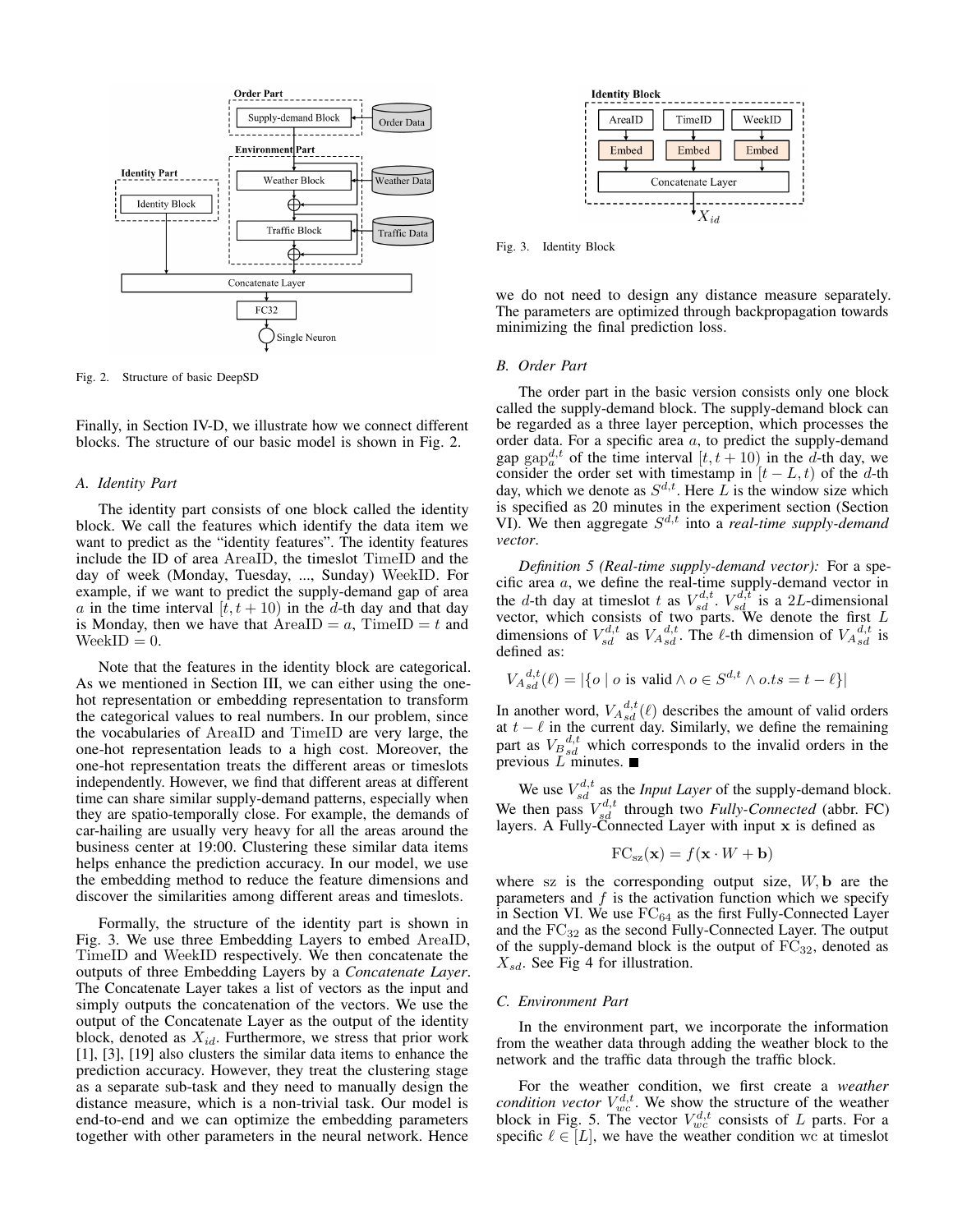

Fig. 4. Structure of Supply-demand Block

 $t-\ell$  in the d-th day and we embed the weather type wc.type into a low dimensional space. Then the  $\ell$ -th part of  $V_{wc}^{d,t}$  is defined as the concatenation of the embedded weather type wc.type, the temperature wc.temp and the PM 2.5 wc.pm. Furthermore, note that the weather block also receives the output of the supply-demand block  $X_{sd}$  through a direct connection. We concatenate  $X_{sd}$  and  $V_{wc}^{d,t}$  by a Concatenate Layer and pass the output of the Concatenate Layer through two Fully-Connected layers  $FC_{64}$  and  $FC_{32}$ . We denote the output of  $FC_{32}$  as  $R_{wc}$ . Then, the output of the weather block  $X_{wc}$  is defined as:

$$
X_{wc} = X_{sd} \oplus R_{wc}
$$

where  $\oplus$  is the element-wise add operation and  $X_{sd}$  is obtained through the shortcut connection.

Note that the structure we used here is similar with ResNet as we mentioned in Section III. However, there are two main differences between our model and ResNet. First, instead of adding shortcut connections between layers, we add the shortcut connections between different blocks. Second, in ResNet, a layer only receives the input from previous layers through a direct connection whereas in our model a block receives the inputs from both the previous block and the dataset. Such structure on one hand is more suitable for handling the data from multiple sources. On the other hand, we show that in Section VI-H, such structure is highly extendable. We can easily incorporate new datasets or attributes into our model based on such structure.

For the traffic condition, recall that at each timeslot the traffic condition of a specific area can be represented as the total amount of road segments in four different congestion levels. We thus create a *traffic condition vector*  $V_{tc}^{d,t}$  with L parts. Each part consists of four real values corresponding to the traffic condition at that time slot. We construct the traffic block in the same way as we construct the weather block. Then, we use  $X_{tc} = X_{wc} \oplus R_{tc}$  as the output of the traffic block, as shown in Fig. 5.

#### *D. Block Connections*

We then connect all the blocks. Note that the supply-demand block, the weather block and the traffic block are already connected through the residual learning. The output vector of these stacked blocks is  $X_{tc}$ . We then concatenate the output of the identity block  $X_{id}$  and  $X_{tc}$  with a Concatenate Layer. We append a Fully-Connected Layer  $FC_{32}$  and a single neuron after the Concatenate Layer. The single neuron finally outputs the predicted supply-demand gap with the linear activation function, as shown in Fig. 2. We stress that our model is endto-end, once we obtain the predicted value, we can calculate



Fig. 5. Weather Block and Traffic Block

the loss based on the loss function and update each parameter with its gradient through backpropagation.

We further illustrate the intuition of our model. To predict the supply-demand gap, the most relevant and important data is the car-hailing order data. We use the supply-demand block to learn the useful feature vector from the order data. In our model, the learnt feature corresponds to the output of the supplydemand block,  $X_{sd}$ . The environment data can be regarded as the supplementary of the learnt features. Thus, we add the weather block to extract the residual  $R_{wc}$  and adjust the previous learnt features by adding  $R_{wc}$  to  $X_{sd}$ . The same argument holds for the traffic block.

## V. ADVANCED VERSION

In this section, we present an advanced version of our model. Comparing with the basic model, the advanced model replaces the *order part* in Fig. 2 with an *extended order part* as shown in Fig. 6, which is composed of three blocks. The first block *extended supply-demand block* extends the original *supply-demand block* with a well-designed structure. Such structure enables our model to learn the dependence of the historical supply-demand over different days automatically, which we present in Section V-A. In Section V-B, we present the remaining two blocks, the *last call block* and the *waiting time block*, which have the same structure as the extended supply-demand block. Comparing with the basic version where we only use the number of orders, the new blocks contains passenger information as well.

# *A. Extended supply-demand block*

Recall that in the basic version, we use the real-time supplydemand vector  $V_{sd}^{d,t}$  to predict the supply-demand gap. In the extended order block, we further incorporate the historical order data to enhance the prediction accuracy, i.e., the car-hailing orders with date prior to the  $d$ -th day. We present the extended supply-demand block in two stages. In the first stage, we obtain an *empirical supply-demand vector* in time interval  $[t - L, t)$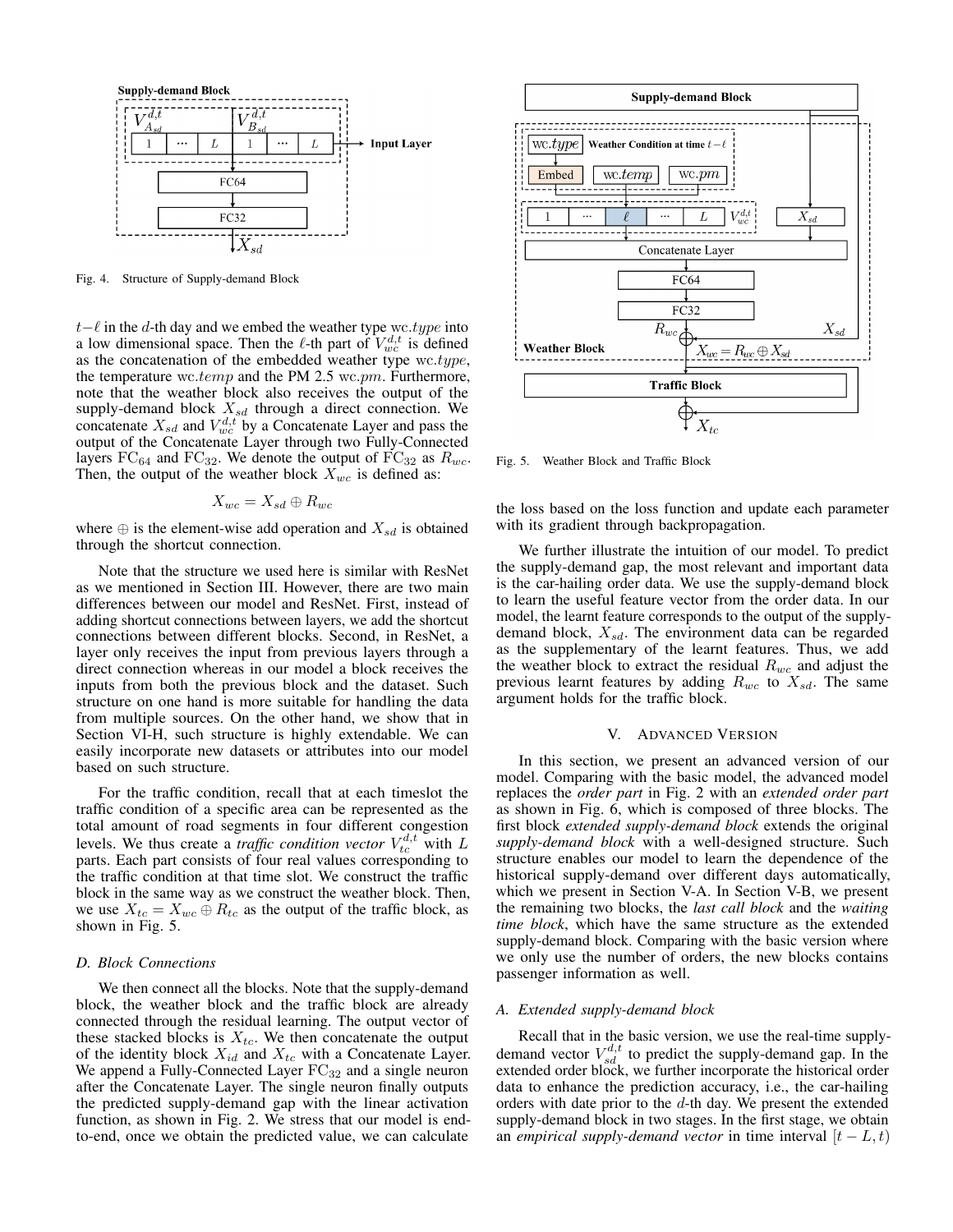in the  $d$ -th day. Such empirical supply-demand vector is an estimation of  $V_{sd}^{d,t}$  based on the historical order data. In the second stage, we use the real-time supply-demand vector and the empirical supply-demand vector to construct our extended supply-demand block.

*1) First Stage:* We first extract the empirical supply-demand vector in  $[t - L, t)$  in the d-th day, denoted as  $E_{sd}^{d,t}$ . It has been shown that due to the regularity of human mobility, the patterns in the traffic system usually show a strong periodicity in time on a weekly basis [1]–[3], [5], [20], [21]. However, for different days of week, the supply-demand patterns can be very different. For example, in Huilongguan, a district in Beijing where most of IT employees live, the demand of car-hailing services in Monday morning is usually much more than that in Sunday morning. Motived by this, we first consider the historical supply-demands in different days of week. Formally, we use  $M$  to denote all the Mondays prior to the  $d$ -th day. For each day  $m \in \mathcal{M}$ , we calculate the corresponding realtime supply-demand vector in that day, denoted as  $V_{sd}^{m,t}$  as we defined in Definition 5. We average the vectors  $V_{sd}^{\hat{m},t}$  for all m ∈ M. We call such average the *historical supply-demand vector on Monday*, denoted as  $H_{sd}^{(\text{Mon}),d,t}$ . Thus, we have that,

$$
H_{sd}^{(\text{Mon}),d,t} = \frac{1}{|\mathcal{M}|} \sum_{m \in \mathcal{M}} V_{sd}^{m,t}.
$$

Similarly, we define the historical supply-demand vector on the other days of week:  $H_{sd}^{(\text{True}),d,t}$ ,  $H_{sd}^{(\text{Nea}),d,t}$ , ...,  $H_{sd}^{(\text{Sun}),d,t}$ .

The empirical supply-demand vector  $E_{sd}^{d,t}$  is defined as a weighted combination of  $\{H_{sd}^{(\text{Mon}),d,t}, \ldots, H_{sd}^{(\text{Sun}),d,t}\}$ . We refer to the weight vector as *combining weights of different weekdays*, denoted as p. In our model, such weight vector p is automatically learnt by the neural network according to the current AreaID and WeekID. The network structure is shown in Fig. 7. We first embed the current AreaID and WeekID into a low-dimensional space. We concatenate the embedded vectors and pass it into a Softmax Layer. A Softmax Layer takes the concatenation  $x$  as the input and outputs the weight vector  $p$  by

$$
p^{(i)} = \frac{e^{\mathbf{x} \cdot W_{.i}}}{\sum_{j} e^{\mathbf{x} \cdot W_{.j}}}, \forall i = 1 \dots 7
$$

where  $W_{i,j}$  is the j-th column of the parameter matrix  $W$  in the Softmax Layer. Then, we have that

$$
E_{sd}^{d,t} = p^{(1)} \cdot H_{sd}^{(\text{Mon}),d,t} + \ldots + p^{(7)} \cdot H_{sd}^{(\text{Sun}),d,t}.
$$
 (1)

We stress that most of prior work simply distinguish the historical data in weekdays and weekends separately [1]–[3], [6], [22]. However, on one hand, such method may suffer from the lack of training data. We only utilizes part of the data when we calculate the historical supply-demand vector. On the other hand, different areas can show different dependences over days of week. For example, in our experiment (Section VI), we find that for some areas, the supply-demands in Tuesdays are very different from the other days of week. Thus, to predict the supply-demand in Tuesday, we mainly consider the historical data in the past Tuesdays. For some other areas, the supplydemands in all the days of week are very similar. In this case, taking all the historical data into consideration leads to a more accurate result. Obviously, simply separating the historical data in weekdays and weekends can not such patterns.



Fig. 6. Extended Order Part



Fig. 7. Historical supply-demand vector  $H_{sd}$ 

*2) Second Stage:* Next, we use the obtained empirical supply-demand vector and real-time supply-demand vector to construct our block. First, using the same method as we obtain  $E_{sd}^{d,t}$ , we calculate another empirical supply-demand vector in time interval  $[t - L + 10, t + 10)$  in the current day, denoted as  $E_{sd}^{d,t+10}$ . Note that  $E_{sd}^{d,t+10}$  is the empirical estimation of the real-time supply-demand vector  $V_{sd}^{d,t+10}$ . If we can estimate  $V_{sd}^{d,t+10}$  accurately, we can easily predict the currently supplydemand gap.

In our model, we use the empirical estimations  $E_{sd}^{d,t}$ ,  $E_{sd}^{d,t+10}$  and the real-time supply-demand vector  $V_{sd}^{d,t}$  to estimate  $V_{sd}^{d,t+10}$ . We first use the Fully-Connection Layers to project these three vectors onto the same low-dimensional space (in our experiment we fix the dimensionality to be 16). We denote the projected vectors as Proj $(V_{sd}^{d,t})$ , Proj $(E_{sd}^{d,t})$ and Proj $(E_{sd}^{d,t+10})$ . Instead of estimating  $V_{sd}^{d,t+10}$  directly, we estimate the projection of  $V_{sd}^{d,t+10}$ . We denoted the estimated projection as  $\hat{\text{Proj}}(V_{sd}^{d,t+10})$  and we have that,

$$
\hat{\operatorname{Proj}}(V_{sd}^{d,t+10}) = \operatorname{Proj}(V_{sd}^{d,t}) - \operatorname{Proj}(E_{sd}^{d,t}) + \operatorname{Proj}(E_{sd}^{d,t+10}).
$$

Finally, we concatenate  $\text{Proj}(V_{sd}^{d,t}), \text{Proj}(E_{sd}^{d,t}),$ Proj $(E_{sd}^{d,t+10})$ , Proj $(V_{sd}^{d,t+10})$ , with a Concatenate Layer and pass it through two Fully-Connected layers  $FC_{64}$  and  $FC_{32}$ . We use the output of  $FC_{32}$  as the output of the extended supply-demand block. See Fig. 8 for an illustration.

We explain the reason that we estimate  $V_{sd}^{d,t+10}$  in such way. The vector  $\text{Proj}(V_{sd}^{d,t}) - \text{Proj}(E_{sd}^{d,t})$  indicates how the realtime supply-demand of  $[t - L, t)$  deviates from its empirical estimation. We thus estimate  $Proj(V_{sd}^{d,t+10})$  by adding such deviation to the projection of empirical estimation  $\text{Proj}(E_{sd}^{d,t+10})$ .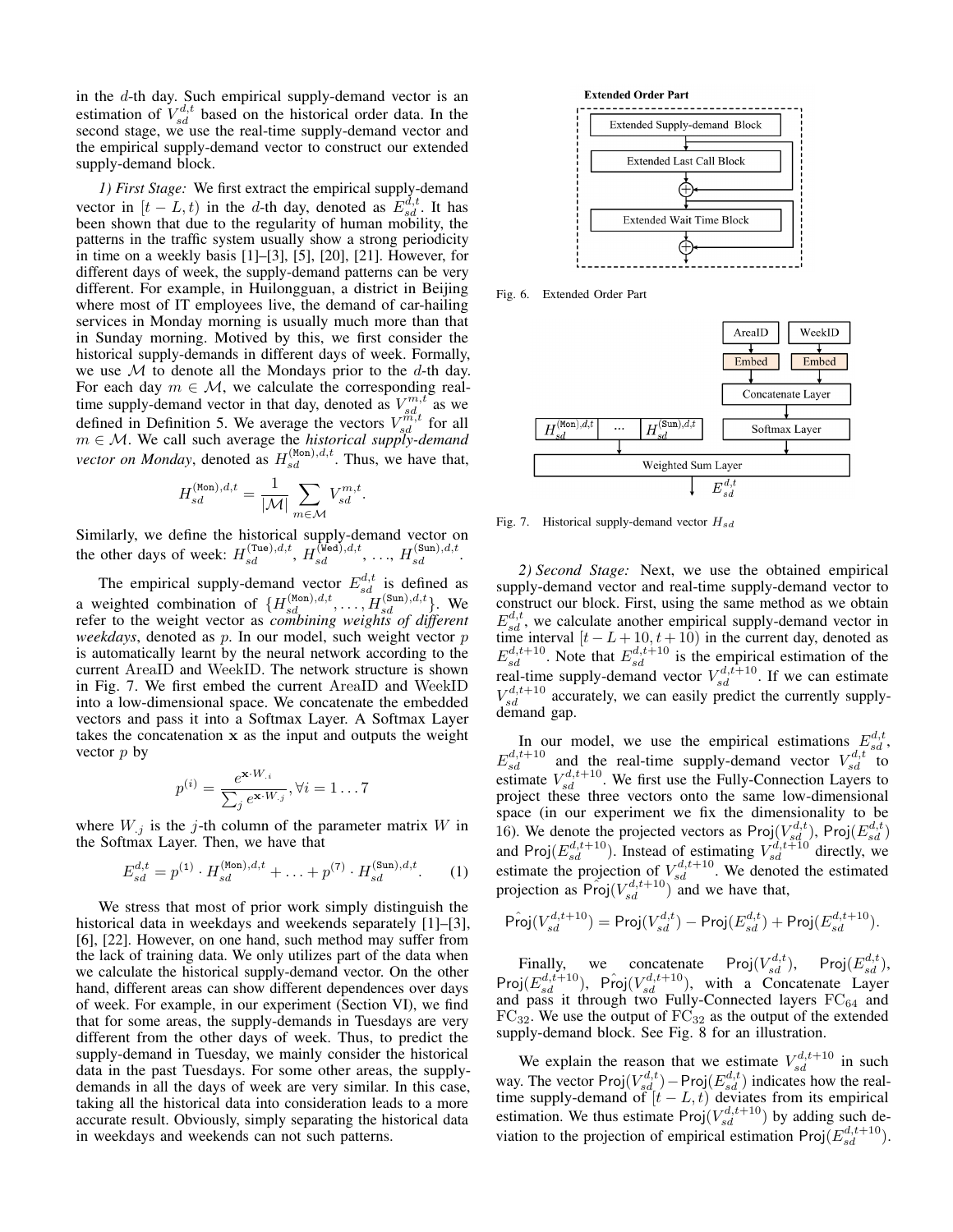

Fig. 8. Extended Supply-demand Block

Moreover, the projection operation on one hand reduce the dimension of each supply-demand vector from 2L to 16. On the other hand, we find that using the projection operation in our experiment makes our model more stable.

## *B. Last Call Block and Waiting Time Block*

In this section, we present two additional blocks, called the last call block and the waiting time block. Note that the order data contains multiple attributes. However, when calculating the supply-demand vector, we did not consider the attribute *o.pid.* Thus, the supply-demand vector  $V_{sd}^{d,t}$  does not contain any "passenger information". From  $V_{sd}^{d,t}$  we can not answer the questions such as "how many unique passengers did not get the rides in the last 5 minutes" or "how many passengers waited for more than 3 minutes" etc. However, we find that the passenger information is also very important to supplydemand gap prediction. For example, if many passengers failed on calling the rides or waited for a long time, it reflects that the current demand exceeds the supply significantly which can lead to a large supply-demand gap in the next few minutes. We use the last call block and the waiting time block to provide the passenger information. Both of these two blocks have the same structure as the extended supply-demand block. In another word, we just replace the real-time supply-demand vector  $V_{sd}^{d,t}$ in the extended supply-demand vector with the *real-time last call vector* and *real-time waiting time vector*.

For the last call block, we define the *last call vector* as follow.

*Definition 6 (Real-time last call vector):* For a specific area a at timeslot t in the d-th day, we first pick out the *last call orders* in  $[t - L, t)$  for all passengers, (i.e. for a specific passenger  $pid$ , we only keep the last order sent by  $pid$ ), and denote the order set as  $S_L^{\hat{d},t}$ . Then, the real-time last call vector  $V_{lc}^{d,t}$  is defined as a 2L-dimensional vector. We denote the first  $\tilde{L}$  dimension as  $V_{A_{lc}}^{d,t}$ . For the  $\ell$ -th dimension of  $V_{A_{lc}}^{d,t}$ , we have that

$$
V_{A_{lc}}^{d,t}(\ell) = |\{pid \mid \exists o \in S_L^{d,t} \ s.t. \ o \text{ is valid} \land o.pid = pid \land o.ts = t - \ell\}|
$$

 $V_{Alc}(\ell)$ <sup>d,t</sup> describes the amount of passengers whose last call is at  $t - \ell$  and she/he successfully got the ride. Similarly, we define  $V_{B_{lc}}^{d,t}$  which corresponds to the passengers who did not get the rides.

We explain the reason that we define the real-time last call vector. In our data, we find that if a passenger failed on calling a ride, she/he is likely to sent the car-hailing request again in the next few minutes. Especially, the last calls near times ot  $t$ are highly relevant to the supply-demand gap in  $[t, t + 10)$ .

Based on  $V_{lc}^{d,t}$ , we can further obtain the empirical last call vector  $E_{lc}^{d,t}$  with the same way as we obtain  $E_{sd}^{d,t}$ . We thus construct the extended real-time last call block with the same structure as the extended supply-demand block.

For the waiting time block, we define the *real-time waiting time vector*  $V_{wt}^{d,t} \in R^{2L}$  in the same way as we defining  $V_{sd}^{d,t}$  and  $V_{lc}^{d,t}$ .

*Definition 7 (Real-time waiting time vector):* For a specific area  $a$  at timeslot  $t$  in the  $d$ -th day, we define the real-time waiting time vector as  $V_{wt}^{d,t}$ . The  $\ell$ -th dimension in the first part  $V_{A\,wt}^{d,t}$  (first L dimensions) is the total amount of passengers who waited for  $\ell$  minutes (from her/his first call in  $[\hat{t} - L, \hat{t}]$  to the last call) and did get the rides at last. Similarly, we define the second part  $V_{B_{wt}}^{d,\tilde{t}}$  which corresponds to the wait time of passengers who did not get the ride.

We thus construct the extended waiting time block with the same structure of the extended supply-demand block.

Finally, we connect the supply-demand block, the last call block and the waiting time block through residual learning, as shown in Fig. 6. These three blocks together form the extended order part in the advanced model. We use the extended order part to replace the original order part and we thus obtain the advanced version of DeepSD.

#### *C. Extendability*

Finally, in this section we present the extendability of our model. In real applications, it is very common to incorporate new extra attributes or data sources into the previous model. For example, imagine that we have already trained a model based on the order data and the weather data. Now we obtained the traffic data and we want to incorporate such data to enhance the prediction accuracy. Typically, we have to discard the already trained parameters and re-train the model from beginning. However, our model makes a good use of the already trained parameters. In our model, such scenario corresponds to that we have trained a model with the order block and the weather block. To incorporate the traffic data, we construct the traffic block and connect the traffic block with previous blocks through residual learning, as we show in Fig. 2. Instead of re-training the model from the scratch, we use the already trained parameters as the initialized parameters and keep optimizing the parameters of the new model through backpropagation. We refer to such strategy *fine-tuning*. In the experiment (Section VI), we show that the fine-tuning accelerates the convergence rate significantly and makes our model highly extendable.

#### VI. EXPERIMENT

In this section, we report our experimental results on an real dataset from Didi. We first describe the details of our dataset in Section VI-A and the experimental setting in Section VI-B. Then, we compare our models with several other most popular machine learning algorithms in Section VI-C. In Section VI-D to Section VI-F, we show the effects of different components in our model. The advanced DeepSD can automatically extract the weights to combine the features of different days of a week. We present some interesting properties of the weights in Section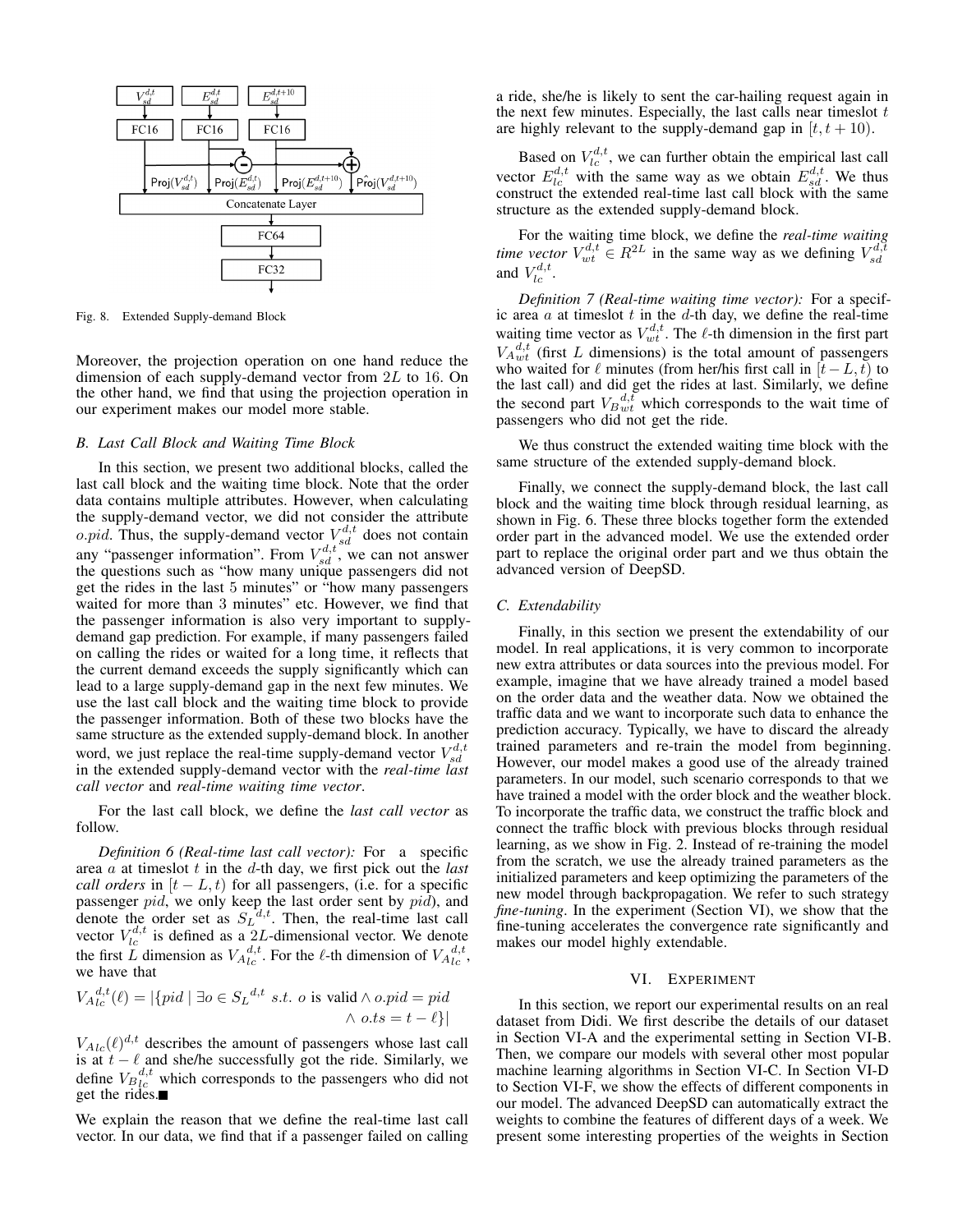VI-G. Finally, we show some results about the extendability of our model in Section VI-H.

#### *A. Data Description*

In our experiment, we use the public dataset released by Didi in the Di-tech supply-demand prediction competition<sup>4</sup>.

The order dataset contains the car-hailing orders from Didi over more than 7 weeks of 58 square areas in Hangzhou, China. Each area is about  $3km \times 3km$  large. The order dataset consists of 11, 467, 117 orders. The gaps in our dataset is approximately power-law distributed. The largest gap is as large as 1434. On the other hand, around 48% of test items are supply-demand balanced, i.e.,  $\text{gap} = 0$ . Auxiliary information include weather conditions (weather type, temperature, PM 2.5) and traffic conditions (total amount of road segments under different congestion levels in each area).

The training data is from 23th Feb to 17th March (24 days in total). To construct the training set, for each area in each training day, we generate one training item every 5 minutes from 0:20 to 24:00. Thus, we have  $58(\text{areas}) \times 24(\text{days}) \times 283(\text{items}) =$ 393, 936 training items in total. Due to the restriction of test data, we set the window size  $L = 20$ .

The test data is from 18th March to 14th April (28 days in total). During the test days, the first time slot is 7:30 and the last time slot is  $23:30$ . We select one time slot t every 2 hours from the first time slot unit the last time slot, i.e.,  $t =$ 7:30, 9:30, 11:30, ..., 23:30. For each time slot  $t$ , we generate one test item. We use  $T$  to denote the set of test items.

*1) Error Metrics:* We evaluate the predicted results using the *mean absolute error* (MAE) and the *root mean squared error* (RMSE). Formally, we use  $pred_a^{d,t}$  to denote the predicted error (KWSE). Follidary, we use  $\text{preu}_a$  to denote the predicted value of  $\text{gap}_a^{d,t}$ . Then, the mean absolute error and the root mean squared error can be computed as follows:

$$
\text{MAE} = \frac{1}{|T|} \sum_{(a,d,t) \in T} \left| \text{gap}_a^{d,t} - \text{pred}_a^{d,t} \right|
$$

$$
\text{RMSE} = \sqrt{\frac{1}{|T|} \sum_{(a,d,t) \in T} \left( \text{gap}_a^{d,t} - \text{pred}_a^{d,t} \right)^2}.
$$

# *B. Model Details*

We describe the model setting in this section.

*1) Embedding:* Recall that we map all the categorical values to a low-dimensional vectors via embedding (in Section IV-A and Section IV-C). The detailed settings of different embedding layers are shown in Table I.

*2) Activation Function:* For all Fully-Connected layers, we use *leaky rectified linear function (LReL)* [23] as the corresponding activation function. An LReL function is defined as:

$$
\mathsf{LReLU}(x) = \max\{0.001 \cdot x, x\}.
$$

For the final output neuron, we simply use the linear activation.

TABLE I. EMBEDDING SETTING

| <b>Embedding Layers</b> | Setting                                      | Occurred Parts                     |  |  |
|-------------------------|----------------------------------------------|------------------------------------|--|--|
| Embedding of<br>AreaID  | $R^{58} \rightarrow R^8$                     | Identity Part, Extended Order Part |  |  |
| Embedding of<br>TimeID  | $\mathbf{R}^{1440} \rightarrow \mathbf{R}^6$ | <b>Identity Part</b>               |  |  |
| Embedding of<br>WeekID  | ${\bf R}^7 \rightarrow {\bf R}^3$            | Identity Part, Extended Order Part |  |  |
| Embedding of<br>wc.type | ${\bf R}^{10} \rightarrow {\bf R}^3$         | <b>Environment Part</b>            |  |  |

*3) Optimization Method:* We apply the *Adaptive Moment Estimation (Adam)* method [24] to train our model. Adam is a robust mini-batch gradient descent algorithm. We fix the batch size to be 64. To prevent overfitting, we further apply the *dropout* method [25] with probability 0.5 after each block (except the identity block).

*4) Platform:* Our model is trained on a GPU server with one GeForce 1080 GPU (8GB DDR5) and 24 CPU cores (2.1GHz) in Centos 6.5 platform. We implement our model with Theano 0.8.2, a widely used Deep Learning Python library [26].

## *C. Performance Comparison*

We train both the basic model and advanced model for 50 epochs. We evaluate the model after each epoch. To make our model more robust, our final model is the average of the models in the best 10 epochs.

To illustrate the effectiveness of our model, we further compare our model with several existing methods. The parameters of all the models are fine-tuned through the grid search.

- Empirical Average: For a specific  $t$  in area  $a$ , we simply use the *empirical average gap*  $\frac{1}{|D_{train}|} \sum_{d \in D_{train}} \text{gap}_{a}^{d,t}$ <br>as the prediction for the supply-demand gap in time interval  $[t, t + 10).$
- LASSO [10]: The Lasso is a linear model that estimates sparse coefficients. It usually produces better prediction result than simple linear regression. Since LASSO can not handle the categorical variables, we transform each categorical variable to the one-hot representation. We use the LASSO implementation from the scikit-learn library [27].
- Gradient Boosting Decision Tree: Gradient Boosting Decision Tree (GBDT) is a powerful ensemble method which is widely used in data mining applications. In our experiment, we use a fine-tuned and efficient GBDT implementation XGBoost [28].
- Random Forest: Random Forest (RF) is another widely used ensemble method which offers comparable performance with GBDT. We use the RF implementation from the scikit-learn library [27].

For fair comparisons, we use the same input features for the above methods (except empirical average) as those used in DeepSD, including:

- AreaID, TimeID, WeekID
- Real-time supply-demand vector  $V_{sd}^{d,t}$ ; Historical supply-demand vector of different days of week  $H^{\overline{(\textsf{Mon})},d,t}_{sd},\ldots,H^{\texttt{(Sun)},d,t}_{sd}.$
- Real-time last call vector  $V_{lc}^{d,t}$ ; Historical last call vector of different days of week  $H_{lc}^{(\text{Mon}),d,t}, \ldots, H_{lc}^{(\text{Sun}),d,t}$ .

<sup>4</sup>http://research.xiaojukeji.com/competition/main.action?competitionId= DiTech2016&&locale=en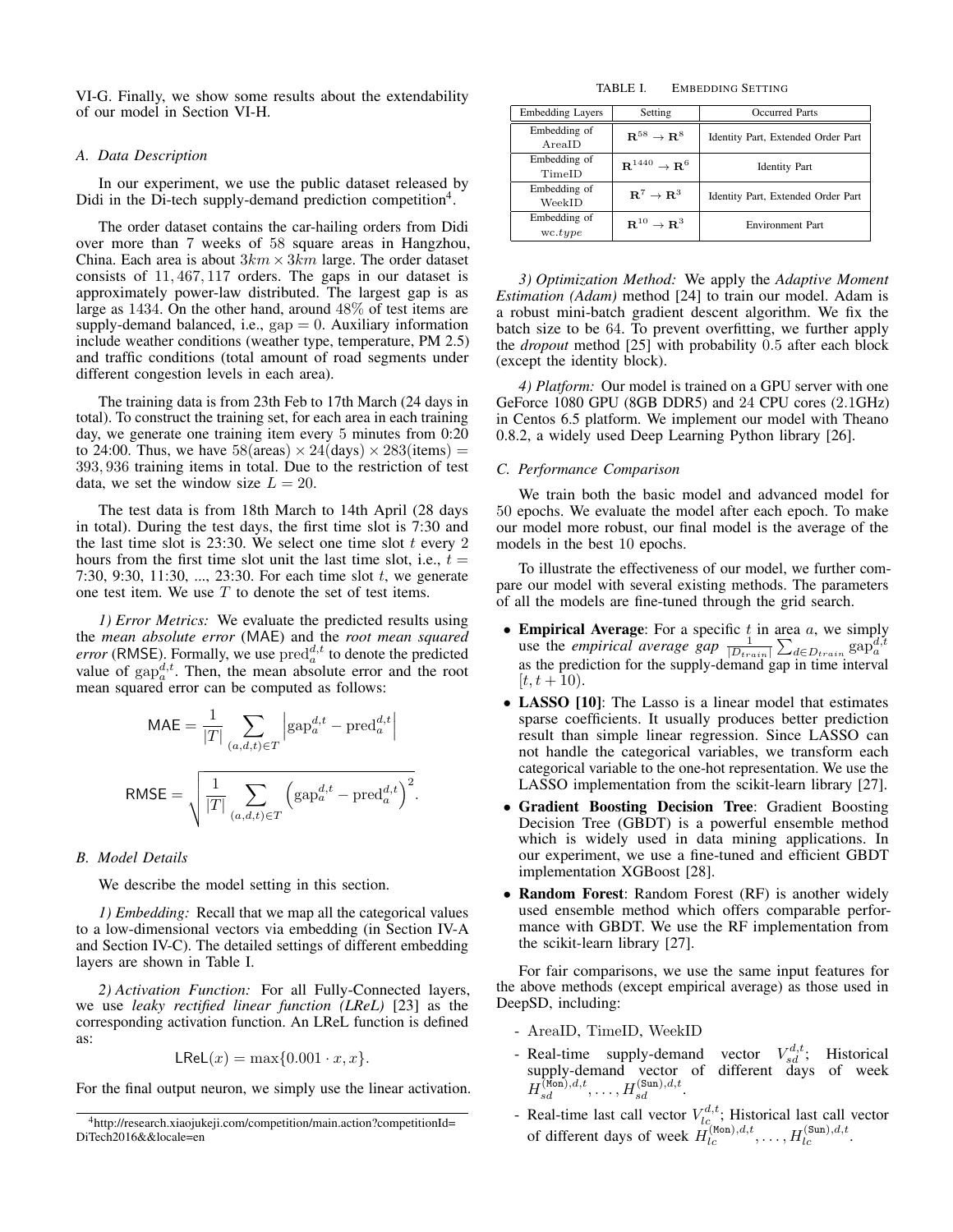TABLE II. PERFORMANCE COMPARISON

| Model                  | <b>Error Metrics</b> |             |  |
|------------------------|----------------------|-------------|--|
|                        | <b>MAE</b>           | <b>RMSE</b> |  |
| Average                | 14.58                | 52.94       |  |
| LASSO                  | 3.82                 | 16.29       |  |
| <b>GBDT</b>            | 3.72                 | 15.88       |  |
| RF                     | 3.92                 | 17.18       |  |
| Basic DeepSD           | 3.56                 | 15.57       |  |
| <b>Advanced DeepSD</b> | 3.30                 | 13.99       |  |



Fig. 9. Accuracy under different thresholds

- Real-time waiting time vector  $V_{wt}^{d,t}$ ; Historical wait time vector of different days of week  $\tilde{H}_{wt}^{(\text{Mon}),d,t}, \ldots, H_{wt}^{(\text{Sun}),d,t}$ .
- Weather conditions; Traffic conditions.

Table II shows the comparison results. From Table II, we can see that the empirical average gap is much larger than the other methods. By carefully tuning the parameters, LASSO provides a much better prediction result than the empirical average. GBDT achieves the best prediction accuracy among all existing methods, for both MAE and RMSE. The overall error of the RF is somewhat worse than that of LASSO. Our models significantly outperform all existing methods. Basic DeepSD only uses the real-time order data, yet already outperforms the other methods even when they use more input features. The advanced DeepSD achieves the best prediction results for both MAE and RMSE, which demonstrates its prediction power. The RMSE of the advanced DeepSD is 11.9% lower than the best existing method.

In Fig. 9, we further enumerate a threshold and compare the models under different threshold. For a specific threshold, we evaluate the models on a subset of test data which has the gaps smaller than the threshold. Basic DeepSD shows a comparable result with GBDT for RMSE. However, for MAE, Basic DeepSD is significantly better than GBDT. For all the thresholds, Advanced DeepSD gives out the best result for both evaluations.

Fig. 10 shows the prediction curves of the advanced model and that of GBDT (which performs the best among all other methods). The figure shows that GBDT is more likely to overestimate or underestimate the supply-demand gap under rapid variations. See the curves in the circles in the figure. Our model provide a relatively more accurate prediction result even under very rapid variations.

# *D. Effects of Embedding*

Our model uses the embedding representation instead of one-hot representation for the categorical values. To show the

TABLE III. EFFECTS OF EMBEDDING

| Representation   | Basic DeepSD |             |                     | Advanced DeepSD |             |                     |
|------------------|--------------|-------------|---------------------|-----------------|-------------|---------------------|
|                  | <b>MAE</b>   | <b>RMSE</b> | Time<br>(per epoch) | <b>MAE</b>      | <b>RMSE</b> | Time<br>(per epoch) |
| One-hot          | 3.65         | 16.12       | 26.4s               | 3.42            | 14.52       | 49.8s               |
| <b>Embedding</b> | 3.56         | 15.57       | 22.8s               | 3.30            | 13.99       | 34.8s               |

TABLE IV. DISTANCE OF EMBEDDED AREAS

| AreaID<br>AreaID | 3      | 4     | 19     | 24     |
|------------------|--------|-------|--------|--------|
|                  | 0.00   | 82.37 | 10.16  | 115.99 |
|                  | 82.37  | 0.00  | 75.77  | 26.67  |
| 19               | 10.16  | 75.77 | 0.00   | 133.98 |
| 24               | 115.99 | 26.67 | 133.98 | 0.00   |



Fig. 12. Effects of the Environment Part

effectiveness of embedding, we list in Table III the errors of different models with both embedding representation and one-hot representation respectively. The experimental results show that utilizing the embedding methods improves both the time-cost and the accuracy.

Moreover, recall that in Section IV-A, we claim that the embedding technique can cluster the data with similar supplydemand patterns to enhance the prediction accuracy. To verify this, we consider the embedded vectors of different areas. We compare the supply-demand curves of different areas. We find that if two area IDs are close in the embedding space, their supply-demand patterns are very similar. As an example, we show the pairwise Euclidean distances among four different areas in the embedding space in Table IV. We can see that in the embedding space, Area 3 is very close to Area 19 and Area 4 is very close to Area 24. We plot the car-hailing demand curves in 1st March in these areas, as shown in Fig. 11(a) and Fig. 11(b). From the figure we can see that for the areas which are close in the embedding space, their demand curves are very similar. Meanwhile, for the areas which are far apart from each other, the corresponding demand curves are very different.

More importantly, in the experiment, we find that our model is able to discover the supply-demand similarity under different scales. In another word, our model discovers the similarity of supply-demand "trends" regardless of the scales. For example, Fig. 11(c) shows the demand curves of Area 4 and Area 46. The demands in these two areas are in different scales and the demand curves do not even overlap. However, the distance of these two areas obtained by our model in the embedding space is only 13.34. Actually, if we plot two demand curves under the same scale (as shown in Fig.  $11(d)$ ), we can see that the curves are very similar, i.e., they have similar supply-demand trends.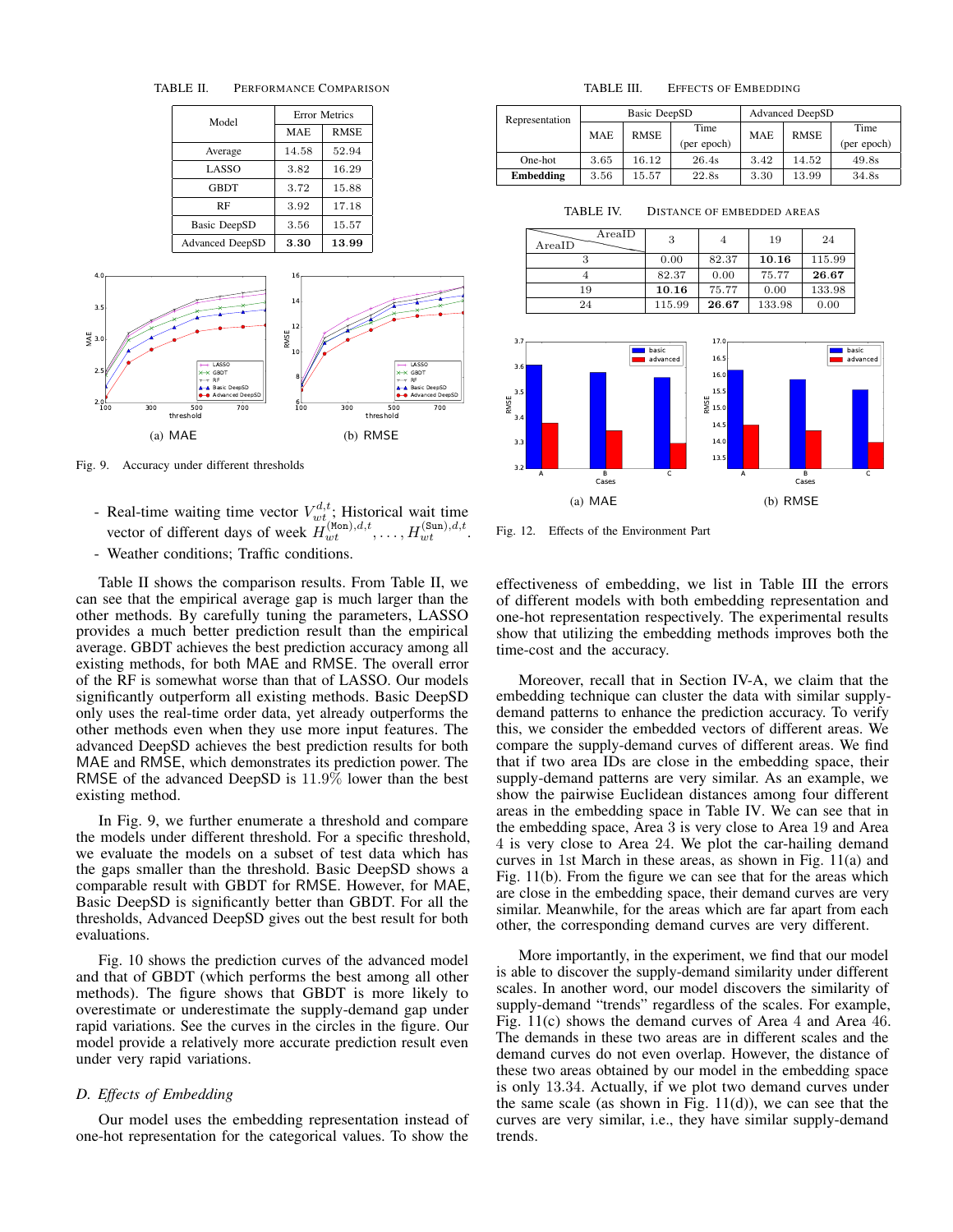

Fig. 10. Comparison of GBDT and DeepSD. See the curves in the circles, where the ground truth changes drastically.



Fig. 11. Effects of Embedding. (a) and (b): Areas that have similar patterns are also closer in Euclidean distance in the embedding space. (c) and (d): Areas 46 and 4 have similar demand pattern, but at different scales.



Fig. 13. The network structure of Basic DeepSD without Residual Learning

TABLE V. EFFECTS OF RESIDUAL LEARNING

|                        |            | With              | Without           |             |  |
|------------------------|------------|-------------------|-------------------|-------------|--|
| Model                  |            | Residual Learning | Residual Learning |             |  |
|                        | <b>MAE</b> | <b>RMSE</b>       | <b>MAE</b>        | <b>RMSE</b> |  |
| Basic DeepSD           | 3.56       | 15.57             | 3.63              | 16.40       |  |
| <b>Advanced DeepSD</b> | 3.30       | 13.99             | 3.46              | 15.06       |  |

# *E. Effects of Environment Part*

In our model, we incorporate the environment data (e.g., weather, traffic) to further improve the prediction accuracy. To show the effectiveness of supplementary part, we compare the performances of the models under different cases. In Case A, we only use the order part/extended order part. In Case B, we further incorporate the weather block. In Case C, we use all the blocks as we presented in our paper. Fig. 12 shows the prediction accuracies under different cases. Clearly, incorporating the environment data further reduce the prediction error for both the basic and advanced versions of DeepSD.

# *F. Effects of Residual*

We adopt the residual learning technique to connect different blocks. To show the effects of residual learning, we eliminate all the shortcut/direct connections and simply concatenate all the blocks by a Concatenate Layer. We show the structure of basic DeepSD without residual learning in Fig 13. The advanced DeepSD without residual learning can be constructed in the same way. The experimental results are shown in Table V. We find that the residual learning improves the prediction accuracy effectively. In contrast, simply concatenating different blocks leads to a larger error.

# *G. Combining Weights of Different Weekdays*

Our DeepSD model learns the relative importance for different days of a week, and use a weight vector to combine the features for different days. Specifically, from the current AreaID and WeekID, we obtain a 7-dimensional vector  $p$ , which indicates the weights of different days of week (See Equ. $(1)$ ). We visualize the weight vectors in two different areas at different days of week, as shown in Fig. 14. The blue bars correspond to the weight vector at Tuesday, and the red bars correspond to the weight vector at Sunday. As we can see, the weight vector on the Tuesday is extremely different from that on the Sunday. If the current day is Sunday, the weight is only concentrated on the weekends. This also explains the effectiveness of distinguishing the data in weekdays and weekends which is used in prior work [1]–[3], [22]. However, even for the same day of week, the weights in different areas can be different. For example in Fig. 14(a), the weight of Tuesday is significantly higher than the other days whereas in Fig. 14(b) the weight of all the days are relatively uniform.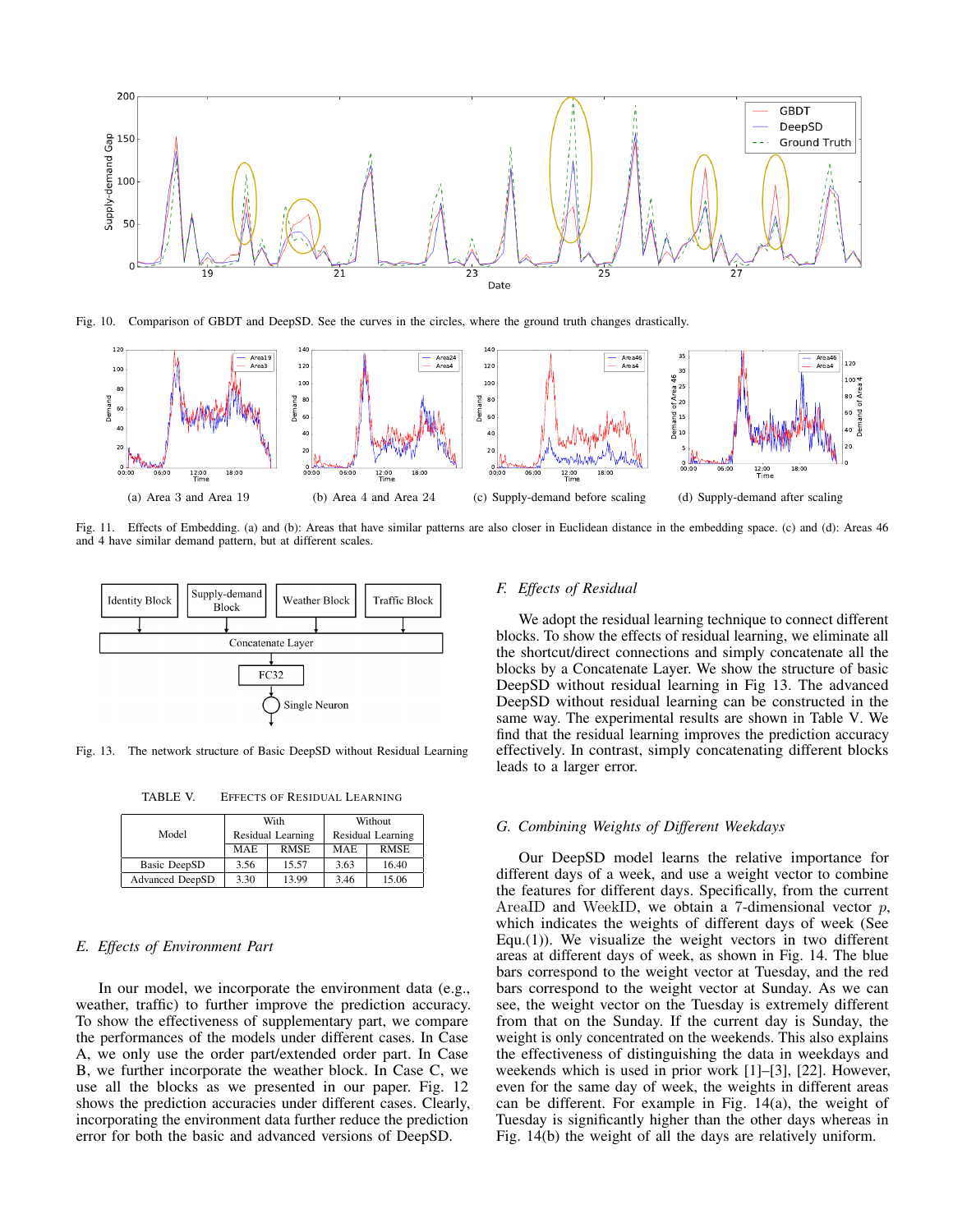

Fig. 14. Weight vectors combining different days of a week.



Fig. 15. Convergence results of re-training and the fine-tuning method..

# *H. Extendability*

As we claimed in Section I, our model is highly extendable. When introducing new attributes, we can utilize the previous trained model instead of re-training from the beginning. For example, we first train an advanced DeepSD model without the weather block and the traffic block. Now, as the weather data and the traffic data become available, we want to incorporate them to improve the prediction accuracy. For our model, we only need to add the weather block and the traffic block on top of the previous (trained) model and keep fine-refining the parameters. Fig 15 shows the training curves of re-training and fine-tuning respectively. The experimental result shows that refining the parameters when incorporating new extra attributes effectively accelerates the convergence rate.

## VII. RELATED WORK

## *A. Prediction with Spatio-temporal Data*

There is a large body of literature on learning and prediction with spatio-temporal data and we only mention a few closely related ones.

*1) Taxi Route Recommendation:* The taxi route recommendation aims to predict the best routes for drivers in order to maximize their utilization. Yuan et al. [1] presented an algorithm to suggest the taxi drivers with locations towards which he/she is most likely to pick up a passenger soon. They used a Poisson model to predict the probability of picking up a passenger for each parking place. In their work, the pick-up locations are fixed in advance. Our work aims to predict the supply-demand gap in every area. Wang et al. [29] investigated the problem of recommending a cluster of roads to the taxi drivers. They used a single hidden layer neural network with carefully selected hand-crafted features. Our work uses a deep neural network with little hand-crafted features. Ge et al. [30] provided a cost-efficient route recommendation algorithm which can recommend a sequence of pick-up locations. They learnt the knowledge from the historical data of the most successful drivers to improve the taxi driver utilization of remaining ones. However, such problem setting is much different from ours.

*2) Taxi Demand Prediction:* The taxi demand prediction studies the problem of forecasting the demands in every pick up location. Moreira-Matias et al. [5] combined the Poisson Model and AutoRegressive Moving Average (ARMA) model to predict the demand in each taxi stand. Again, they only considered the demands in several fixed locations. Moreover, in their work they treated the data in each taxi stand separately. As we mentioned in Section I, such implementation suffers from the lack of training data. In a recent work, Chiang et al. [3] proposed a generative model, called Grid-based Gaussian Mixture Model, for modeling spatio-temporal taxi bookings. Their approach was able to predict the demand of taxis in any time interval for each area in the city. Nevertheless, on one hand, they treated the orders in weekdays and weekends separately. On the other hand, in their approach, the total amount of taxi bookings was decided by a Poisson model in advance. When the real-time taxi demand changed rapidly, their approach may lead to a large prediction error.

We stress that prior work only studied the demand prediction but ignored the supply. In the real applications such as taxi route recommendation, taxi dispatching etc, it is important to predict the equilibrium of the supply-demand. Moreover, none of these work studied incorporating the environment data such as the weather or traffic conditions to enhance the prediction accuracy.

#### *B. Deep Learning*

Recently, an increasing number of researchers studied applying the deep learning technique to prediction problems [31]–[34]. However, few work studied the prediction with spatio-temporal data using deep learning. Lv et al. [35] studied predicting the traffic flow with deep neural networks. They adopted a *stack autoencoder* to train the network layer by layer greedily. They showed that the deep model is more accurate comparing with the baseline methods. Zhang et al. [36] designed a novel architecture called *DeepST* to predict the crowd flow. Their model learnt the spatio-temporal patterns by a sequence of convolutional neural networks. To the best of our knowledge, applying the deep learning technique to enhance car-hailing supply-demand prediction accuracy has not been studied so far.

#### VIII. CONCLUSION

In this paper, we study the problem of predicting the realtime car-hailing supply-demand. We propose an end-to-end framework called *Deep Supply-Demand (DeepSD)*, based on a novel deep neural network structure. Our approach automatically discovers the complicated supply-demand patterns in historical order, weather and traffic data, with minimal amount of hand-crafted features. We conduct extensive experiments on a real-word dataset from Didi. The experimental results show that our model outperforms the existing methods significantly. Furthermore, our model is highly flexible and extendible. We can easily incorporate new data sources or attributes into our model without re-training. We are currently working on incorporating our prediction model into the scheduling system of Didi.